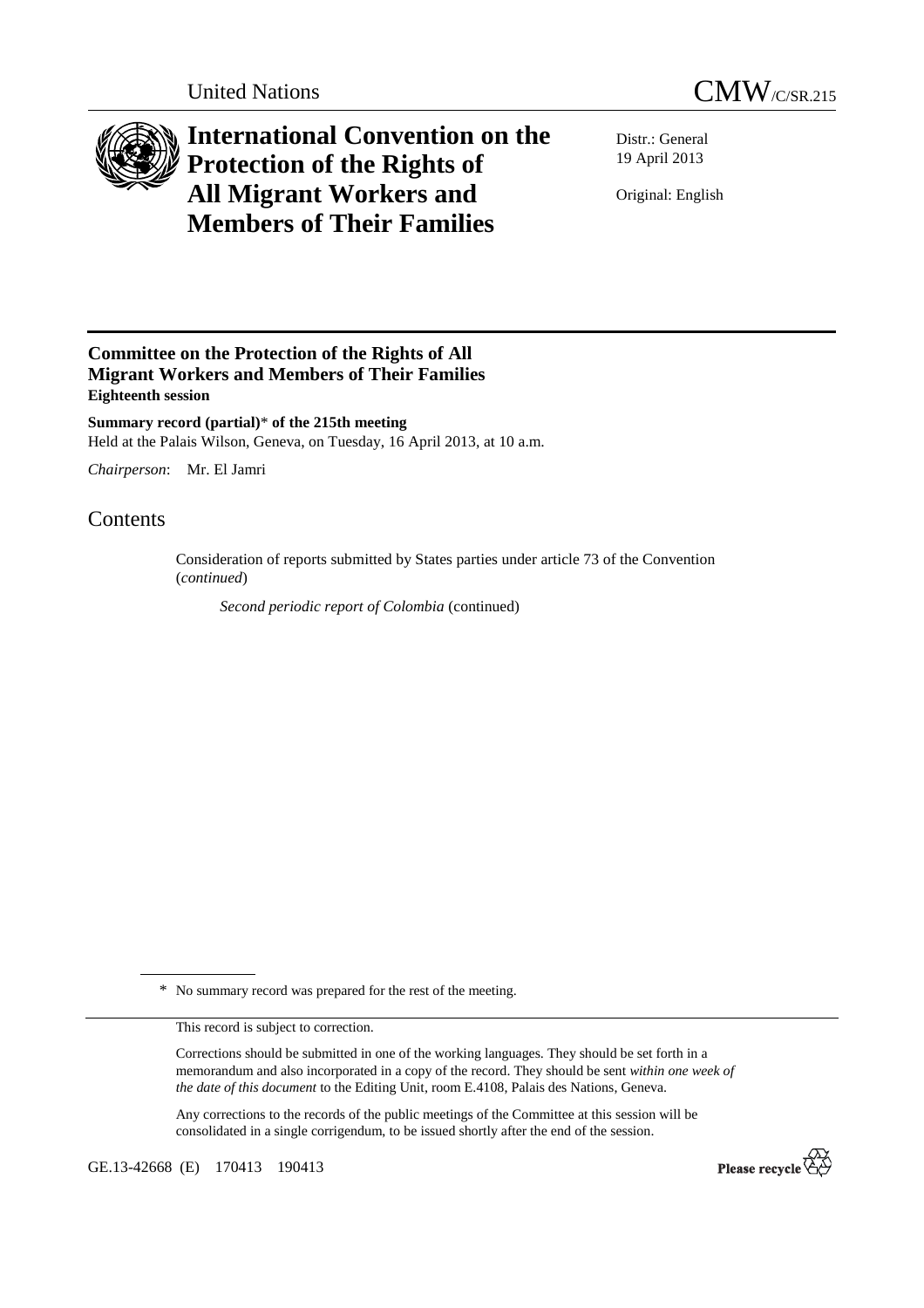*The discussion covered in the summary record began at 10.40 a.m.* 

 **Consideration of reports submitted by States parties under article 73 of the Convention** (*continued*)

*Second periodic report of Colombia* (continued) (CMW/C/COL/2; CMW/C/COL/Q/2 and Add.1)

1. *At the invitation of the Chairperson, the delegation of Colombia took places at the Committee table.* 

2. **Mr. Calderón Ponce de León** (Colombia) said that, under article 100 of the Constitution of Colombia, all foreigners had the same rights as Colombian citizens. All minors had the right to be identified. Under the Constitution of Colombia and the law governing nationality, children born in Colombian territory of foreign parents could choose to take Colombian nationality if their parents possessed a valid residence visa. However, non-residents could comply with the terms of the law governing nationality in order to acquire Colombian nationality, following a request either made by the minor concerned, or by the parents. Under Colombian law, children of irregular migrants and children with irregular status had the right to an education and could graduate from Colombian public schools. However, the authorities were obliged to encourage the parents or minors to regularize their situation. The Positive Return Plan did not involve any additional procedures in terms of documentation. Under Act No. 1565 governing the return of Colombians resident abroad, it was the authorities who were responsible for checking the nationality of Colombians wishing to return to Colombia. Once that check had been carried out, applicants were deemed to have complied with the provisions of the above-mentioned law. Mobile consulates were employed where there was a risk of deportation, where significant physical distances were involved, or, in many cases, for humanitarian reasons. Through the use of such consulates, it had been possible to provide the full range of consular services to all Colombians living abroad. Colombian consulates provided social support and legal advice apart from carrying out monthly visits to detention centres where Colombian citizens were being held in custody and providing detainees with legal advice.

3. With regard to the issue of the way in which refugees who had left Colombia owing to the internal conflict were dealt with, the vast majority of the Colombian diaspora had moved abroad for economic, financial or other reasons. Refugees from the conflict received support from Colombian consulates abroad and legislation was in place which provided for reparations for victims of armed conflict, including land restitution. The legislation in question had been introduced in order to meet the needs of those under international protection. Potential beneficiaries must be under international protection, have contacted the Colombian authorities and voluntarily have requested support and registration as victims. Applicants did not have to return to Colombia in order to benefit from reparations and in cases of land restitution victims could be represented by the State and could postpone their return until such time as their safety and security could be guaranteed.

4. With regard to trafficking in persons, internal recruitment and trafficking, under Act No. 985 the State had an obligation to take preventive action. The Ministry of Foreign Affairs worked with local, regional and municipal authorities to provide training for officials and to raise awareness in order to prevent trafficking. Victims of trafficking were often recruited for the purposes of begging, servile marriage or sexual exploitation. Illegal and paramilitary groups also recruited minors and engaged in the sexual exploitation of victims of armed conflict and individuals directly linked to those groups, as well as internal trafficking. The Ministry of Foreign Affairs also played an active role in combating crossborder trafficking and an agreement had been signed with the International Organization for Migration (IOM) to tackle that issue.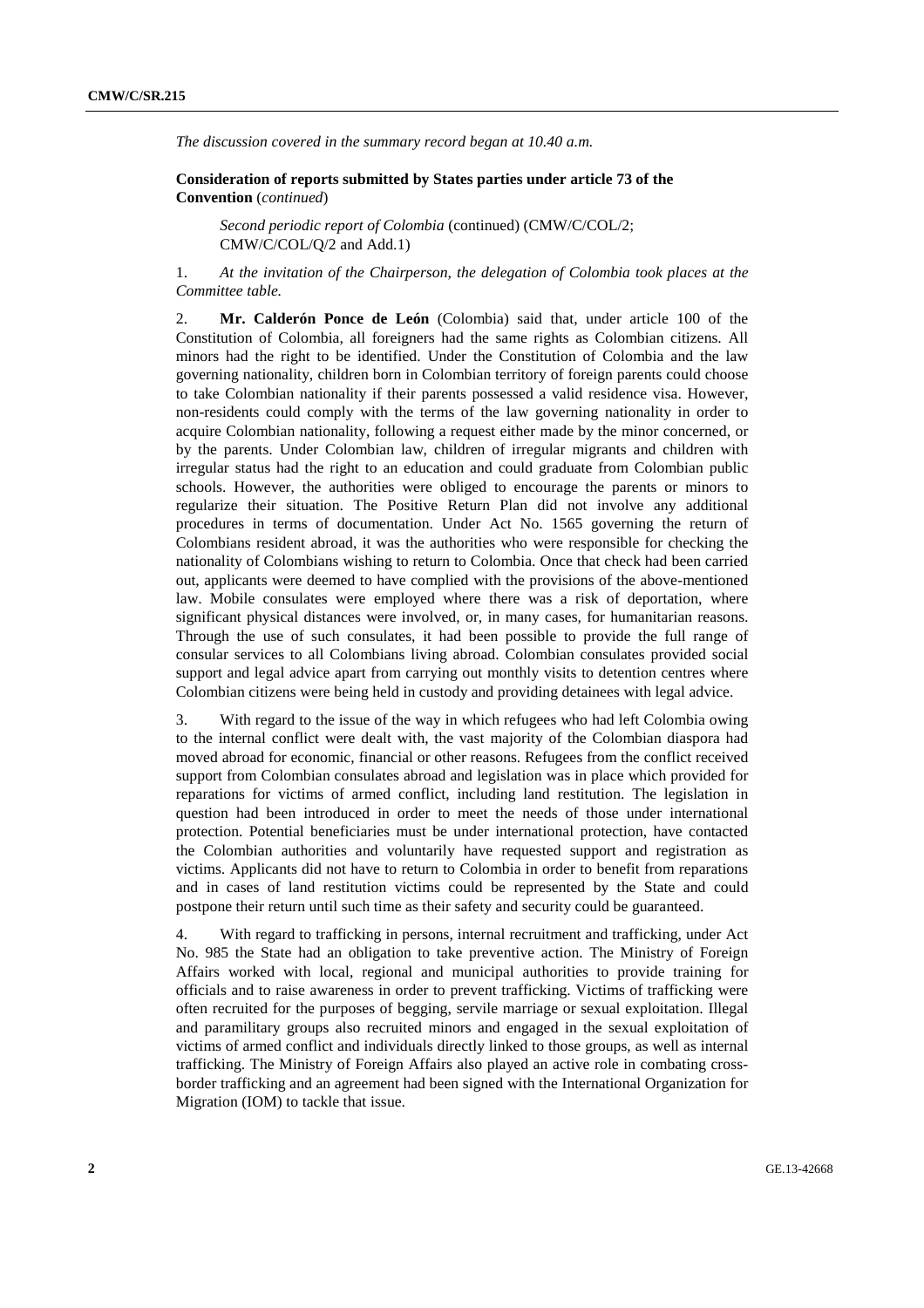5. The Redes Colombia website had been set up by the Ministry of Foreign Affairs to provide information on the rights of Colombian nationals living abroad. Information was also disseminated through visits to areas with large Colombian communities.

6. **Mr. Orduz Cárdenas** (Colombia) said that certificates of proportionality had previously been issued to companies complying with regulations concerning the proportion of foreign staff employed. The certificate had been abolished in order to allow foreigners equal access to the Colombian labour market.

7. **Mr. Calderón Ponce de León** (Colombia) said that Colombia was ranked third in terms of the number of reported victims of trafficking of persons and not in terms of the total number of victims. Colombia had made considerable efforts to identify victims of trafficking in persons through the introduction of interviews carried out with Colombians seeking consular assistance following the loss of their passports.

8. **Mr. Bueno Aguirre** (Colombia) said that the Inter-institutional Committee to Combat Trafficking in Persons had been established through Decree No. 4786 of 2008. In Colombia, trafficking mainly involved the recruitment and transportation of persons for the purpose of forced sexual exploitation. The regions of Eje Cafetero, Antioquia and Valle del Cauca were among those most affected by trafficking, with victims being transported to a number of destinations, in particular Panama, Japan, the United States of America, China, Chile and Argentina. The vast majority of traffickers in Colombia were Colombian nationals. Recruitment was carried out through misleading advertisements containing job offers, travel and marriage agencies and educational establishments. Typically victims were from a poor socioeconomic background and aspired to work in the entertainment industry. Most traffickers were women, who might previously have themselves been victims of trafficking in persons. Migración Colombia (the unit of the Ministry of Foreign Affairs responsible for controlling migration) provided assistance to victims contacting its migration control posts through the Operations Centre to Combat People-Trafficking (COAT), as well as working to prevent trafficking in persons, to raise public awareness of the issue and to catch traffickers in the act. A guide on the early detection of trafficking in persons had been adopted at the level of MERCOSUR. Migración Colombia also provided support to the Colombian national police force, the Office of the Attorney General and the Anti-Trafficking Investigation Group in order to assist them with their investigations.

9. **Mr. Calderón Ponce de León** (Colombia) said that, in 2012, 9 convictions had been handed down and 40 arrests made. Trafficking organizations were transnational in nature, involving members of various nationalities. Victims were recruited in Colombia but exploited abroad. It was vital to strengthen legal cooperation and collaboration in terms of investigation work, in order to break up international trafficking networks effectively.

10. Reparations were offered to victims of trafficking in persons through the consulates. Medical, psychological, social and legal assistance was provided on site, along with accommodation and food. Furthermore, the consulates dealt with the process of repatriating victims.

11. Colombia was concerned at the utilitarian nature of the regulations governing migration and the lack of respect for the human rights of migrants, a result of the fact that no real relevant binding international mechanism had been put in place concerning the movement of persons. The agreement on return was supported jointly by the Institute for Enterprise Creation and Development (INCYDE) of Spain, the National Vocational Training Service of Colombia (SENA) and the Colombian Ministry of Foreign Affairs and covered 300 Colombian families wishing to return to Colombia.

12. **Mr. Bueno Aguirre** (Colombia) said that a large number of immigration officials had undergone training on a range of international instruments. In 2013, a United Nations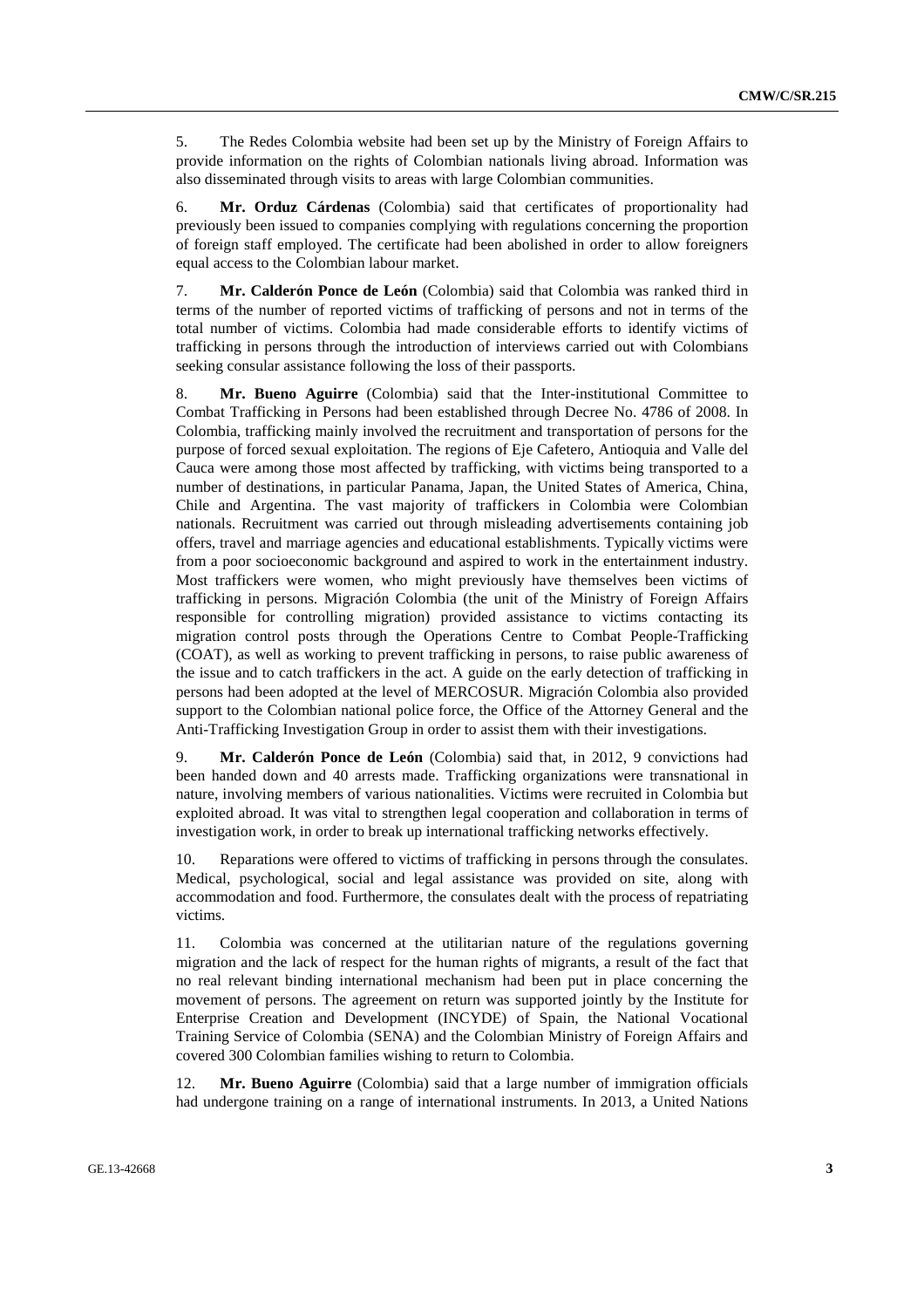High Commissioner for Refugees (UNHCR) training programme had been launched, which covered a number of issues, including refugees.

13. **Mr. Calderón Ponce de León** (Colombia) said that the Creation of Knowledge Diaspora Incubators for Latin America (CIDESAL) project sought to identify qualified human capital in the Colombian diaspora and to establish links between such individuals and stakeholders in the academic, business and scientific research sectors in Colombia.

14. **Mr. Orduz Cárdenas** (Colombia) said that one of the main functions of the Ministry of Labour was to support and oversee employment agencies. The agencies conducted background checks of workers coming into Colombia and of the companies that hired them, with a view to ensuring that the rights of migrant workers were not violated. They also assisted foreign firms in recruiting Colombian nationals. The Ministry was bolstered in 2011 by the establishment of two deputy ministries, which handled labour inspections and job creation. Colombia had ratified the eight fundamental conventions of the International Labour Organization (ILO), but it had not ratified ILO Migration for Employment Convention (Revised), 1949 (No. 97) or ILO Migrant Workers (Supplementary Provisions) Convention, 1975 (No. 143) because it had deemed that the International Convention on the Protection of the Rights of All Migrant Workers and Members of Their Families superseded them. However, it realized that some concepts, such as social dialogue, were broader in ILO Conventions Nos. 97 and 143 and it was therefore evaluating the internal changes needed to ratify them.

15. **Mr. Calderón Ponce de León** (Colombia), referring to an earlier question regarding the Positive Return Plan, said that two inter-agency agreements had been signed with the local authorities in Pereira and Bogotá to support individuals returning to Colombia through the Plan. They had been in force until 2010 and had constituted the pilot phase of the Plan. However, since the adoption of Act No. 1655 in July 2012, the Ministry of Foreign Affairs had the legal mandate and budget to handle returnees and would be setting up nine regional offices for that purpose. Civil society had not been involved in preparing the report because, unlike the Government, it did not have any obligations under the Convention. However, it did help disseminate the report. Colombia's reservations to articles 15, 46 and 47 of the Convention were due to incompatibilities with domestic legislation, but they were being reviewed by the Constitutional Court. For example, the reservations to articles 46 and 47 would likely be withdrawn, as the 15 per cent duty on the assets of Colombians returning to the country would be abolished and members of the diaspora were permitted to open a bank account from abroad.

16. **Mr. Carrión Mena**, noting that the policy on migration was rather piecemeal, asked whether there were plans to unify all the relevant decrees under a single comprehensive migration law. He asked whether there was a clear hierarchy among the institutions of the inter-agency commission on migration in order to avoid contradictions and overlapping efforts. He wished to know how many refugee claimants in Colombia were actually in transit to other destinations. He enquired whether foreign migrants enjoyed freedom of association. Referring to information that migrants, chiefly Cuban and Chinese nationals, were often expelled, he asked what happened to migrants once they were denied residency in Colombia. He requested additional information about government efforts to address problematic border areas, in particular with Ecuador and the Bolivarian Republic of Venezuela, and about plans to open more border crossings.

17. **Mr. Ibarra González** asked whether the State party had taken, or was considering taking, steps towards a pan-regional agreement on trafficking in persons.

18. **Mr. Kariyawasam** asked whether international treaties, especially the Convention, were directly applicable in Colombia or whether they had to be incorporated into its domestic legislation.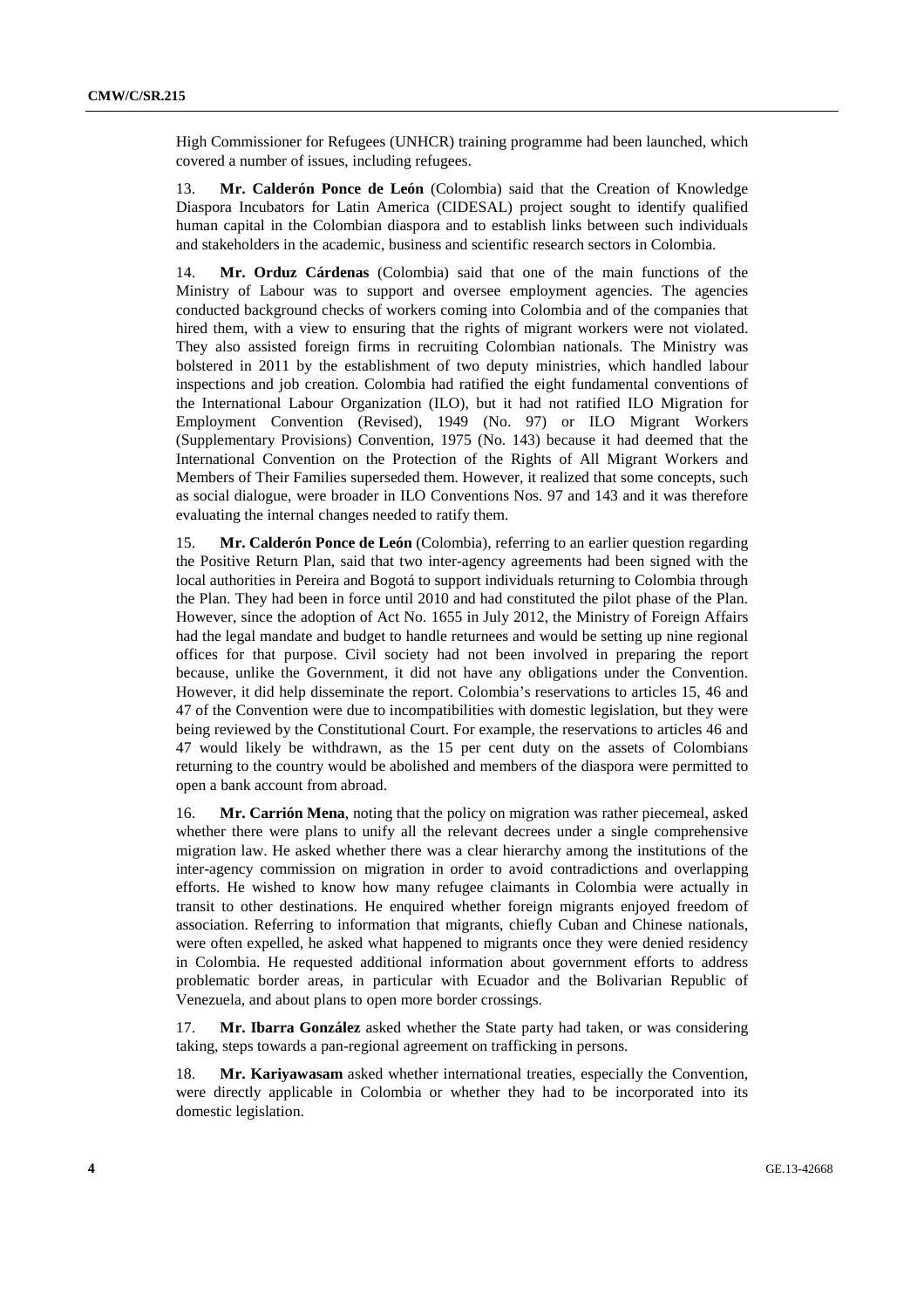19. **Mr. Taghizade** regretted the lack of specific data and examples on the implementation of the Convention in the State party and requested information about the scale of migration and by which means migrants were arriving in the country. Recalling that migrants in an irregular situation should be held separately from other offenders, he asked how many such migrants were in detention and what special arrangements, such as legal aid, health care and education, were provided for women and children being detained because of their irregular status.

20. **Mr. Sevim** strongly urged the Government to take action regarding the right of migrants to transfer their earnings and savings from Colombia to their State of origin or any other State.

21. **The Chairperson**, in his capacity as a member of the Committee, requested additional information on the coordination of the comprehensive migration policy.

*The meeting was suspended at 11.50 a.m. and resumed at 12.10 p.m.* 

22. **Mr. Calderón Ponce de León** (Colombia), in reply to the question about the legislative framework for migration, said that a law had been enacted in 2011 under which previous relevant decrees were subsumed. The Office of the Deputy Minister of Multilateral Affairs was responsible for processing refugee claims. Denial of refugee status did not lead to expulsion; rather, claimants were provided with the travel documents needed to regularize their situation. The number of Cuban and Chinese nationals entering Colombia had indeed increased. However, most were merely in transit in Colombia, although some were encouraged by criminal gangs to make fraudulent refugee claims in order to obtain international protection, thereby circumventing Colombian migration rules.

23. **Mr. Bueno Aguirre** (Colombia) said that the State party was essentially a transit country for irregular migrants. Almost half of the 700 irregular migrants detected in Colombia in 2012 had been of Cuban nationality. The remainder had come from as far afield as China, Bangladesh and Lebanon. Irregular migrants arrived by air, land, sea and river. They generally used false identity documents and were instructed by traffickers to apply for refugee status if caught by the authorities. Bilateral efforts, in particular with Ecuador, to combat trafficking in border areas were being stepped up. The route taken by many irregular migrants across the Colombian border into Panama was especially dangerous. Being an irregular migrant was not a crime in the State party.

24. **Mr. Orduz Cárdenas** (Colombia) said that the rights of immigrants to form and join associations, including trade unions, provided for in the Convention and under the International Labour Organization's Freedom of Association and Protection of the Right to Organize Convention, 1948 (No. 87), were implemented under the Substantive Labour Code. In the framework of ILO's Migrandina project, a tripartite commission had been set up within the National Commission on Labour and Wage Policy to study the matter of migrant labour.

25. **Mr. Calderón Ponce de León** (Colombia) said that the border area between the State party and Venezuela was heavily populated and that nationals of both countries lived in and travelled visa-free to and from both sides of the frontier. Trafficking in drugs and other contraband in the border area constituted a major problem that both countries were working together to combat. The border between Colombia and Ecuador was similarly busy. The Ministry of Foreign Affairs, in conjunction with the International Organization for Migration, had established a unique health-care programme designed to meet the needs of 30,000 Colombians living in Ecuador. Colombia had participated as an observer State in the December 2012 meeting of the Regional Consultation Group on Migration in Panama City and was working with other countries in the area, such as Mexico and Costa Rica, to combat human trafficking.